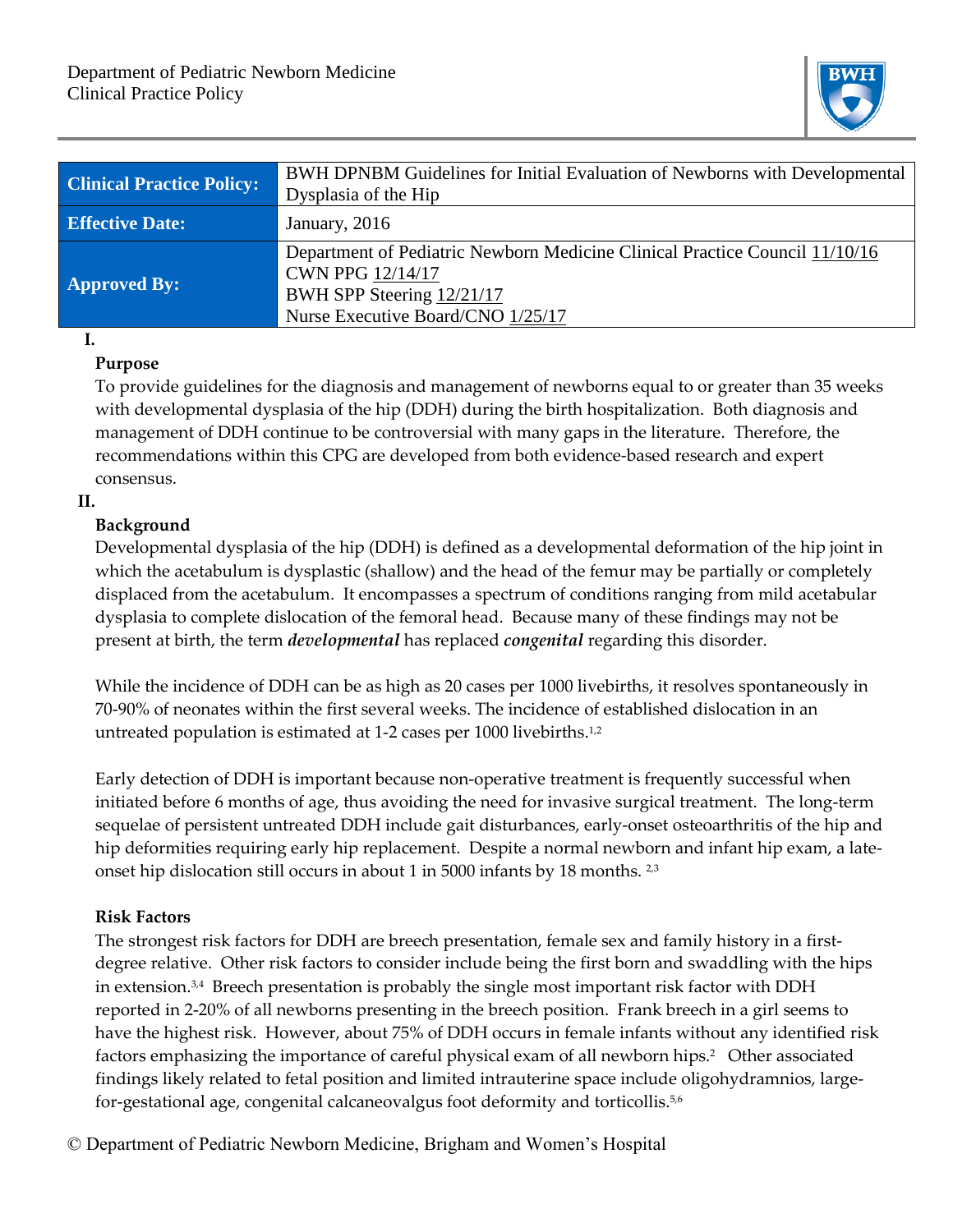

### **Policies**

- **A.** Swaddling
	- Tight swaddling of the lower extremities with the hips extended should be avoided. Cultures that carry their children in the straddle position have very low rates of hip dislocation compared to cultures that wrap their infants tightly with the lower limbs together and extended.
	- The concept of safe swaddling, which does not restrict hip motion but rather allows the hips to remain in the naturally flexed and abducted position, has been shown to lessen the risk of DDH.<sup>2</sup>

*Infant hips should be positioned in slight flexion and abduction during swaddling. The knees should also*  be maintained in slight flexion. Additional free movement in the direction of hip flexion and abduction may *have some benefit [http:// hipdysplasia.org]. Avoidance of forced or sustained passive hip extension and adduction in the first few months of life is essential for proper hip development.*



*Safe swaddling technique* - Notice that while the upper extremities are securely wrapped, the hips and lower extremities are free to move with hip flexion and abduction.

- B. Physical Exam
	- The AAP, the Pediatric Orthopedic Society of North America, the American Academy of Orthopedic Surgeons, and the Canadian DDH Task Force recommend newborn and periodic screening examinations for DDH to include evaluation for positive Ortolani maneuver in newborns and young infants, detection of limb-length discrepancy, asymmetric thigh or buttock (gluteal) creases, limited abduction (generally positive after 3 months of age) and associated findings of torticollis, ligamentous laxity, and foot deformity.<sup>4</sup>
	- The Ortolani (reducing a dislocated hip) and Barlow (dislocating an unstable hip) maneuvers continue to be the recommended physical exam tests for the detection of DDH in early infancy with the former maneuver being the most important clinical test for detecting hip dysplasia in the newborn.2

© Department of Pediatric Newborn Medicine, Brigham and Women's Hospital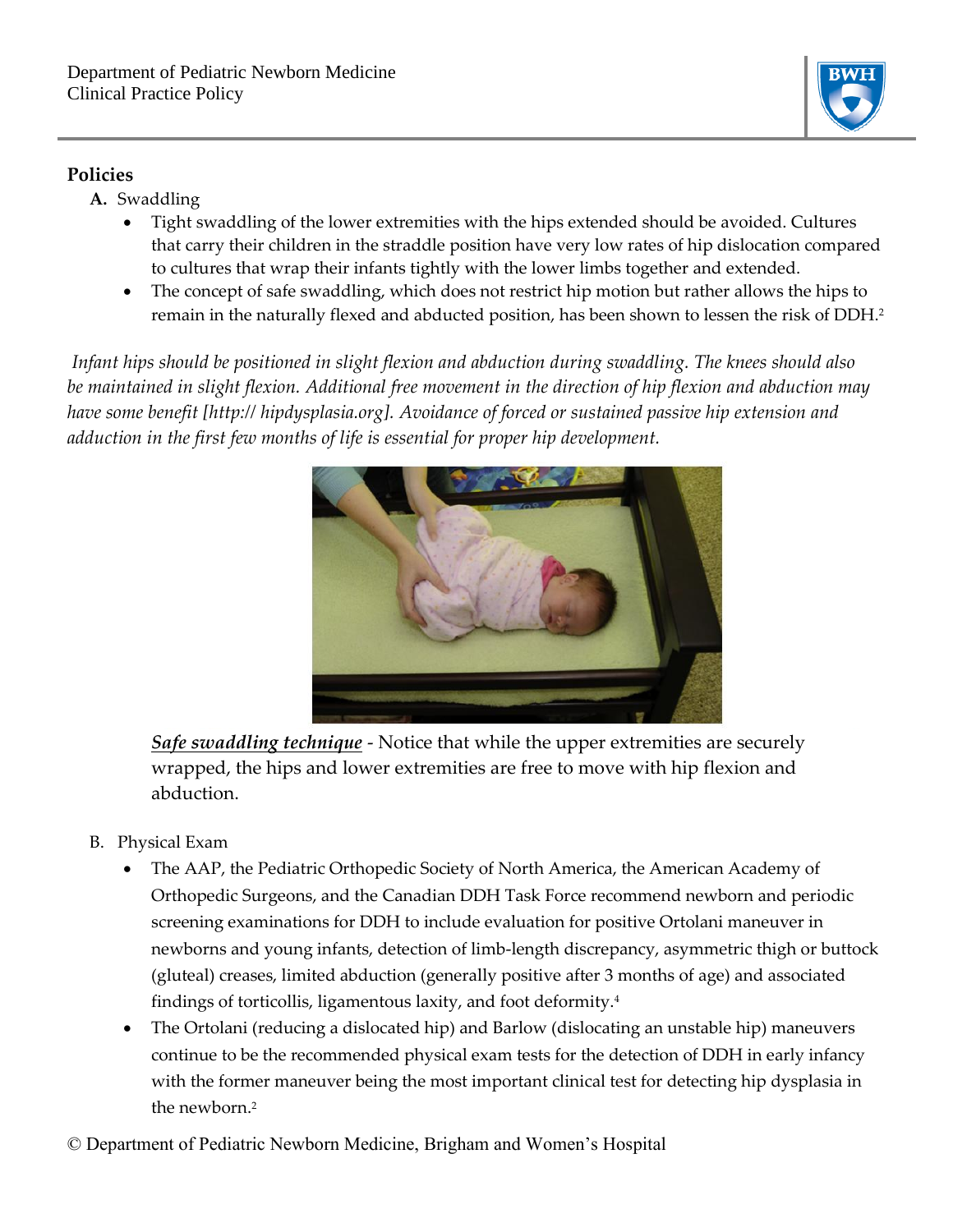

- Positive tests are characterized by a distinct "clunk" on exam.
	- Little force is required for the performance of either of these tests and forceful maneuvers should be avoided.<sup>2-4</sup>
- A subluxable hip is characterized by a feeling of looseness or a sliding movement without the characteristic "clunk" associated with a positive Ortolani or Barlow maneuver.Soft tissue highpitched "clicks" without hip instability are not predictive of DDH <sup>3</sup> .Asymmetric thigh or buttock creases, an apparent or true short leg, or limited abduction can be found in DDH, in other orthopedic disorders, and in completely healthy infants. 3,7
- By 2-3 months, the Ortolani and Barlow maneuvers are less useful, and limited abduction on physical exam becomes the preferred examination method.2,3
- Both the training and experience of the healthcare provider performing these maneuvers has been shown to influence their accuracy.<sup>2-4</sup>
	- Therefore, it is important that all residents and medical students who rotate through the Department of Pediatric Newborn Medicine at BWH be instructed by experienced senior clinicians in both the Ortolani and Barlow maneuvers and evaluated on their competency in these maneuvers during their rotations. In addition, the importance of family history as related to the above risk factors needs to be emphasized to trainees.
- C. Ultrasonography
	- On ultrasonography, morphology of the femoral head and acetabulum are noted including any displacement.
	- The degree of hip dysplasia is commonly graded using the Graf system from grade I (no abnormality) to grade IV (overt dislocation).6Though a few European countries practice universal screening with ultrasonography for DDH, this is generally not recommended in North America due to the low prevalence (1-2%) of DDH and the detection of many mild abnormalities which resolve spontaneously. <sup>2,3,5</sup>
- D. Radiology
	- Plain radiography is most useful by 4-6 months of age at which time the femoral head's secondary center of ossification forms.
	- Therefore, plain radiographs are not recommended in the newborn period for evaluation of DDH.<sup>3</sup>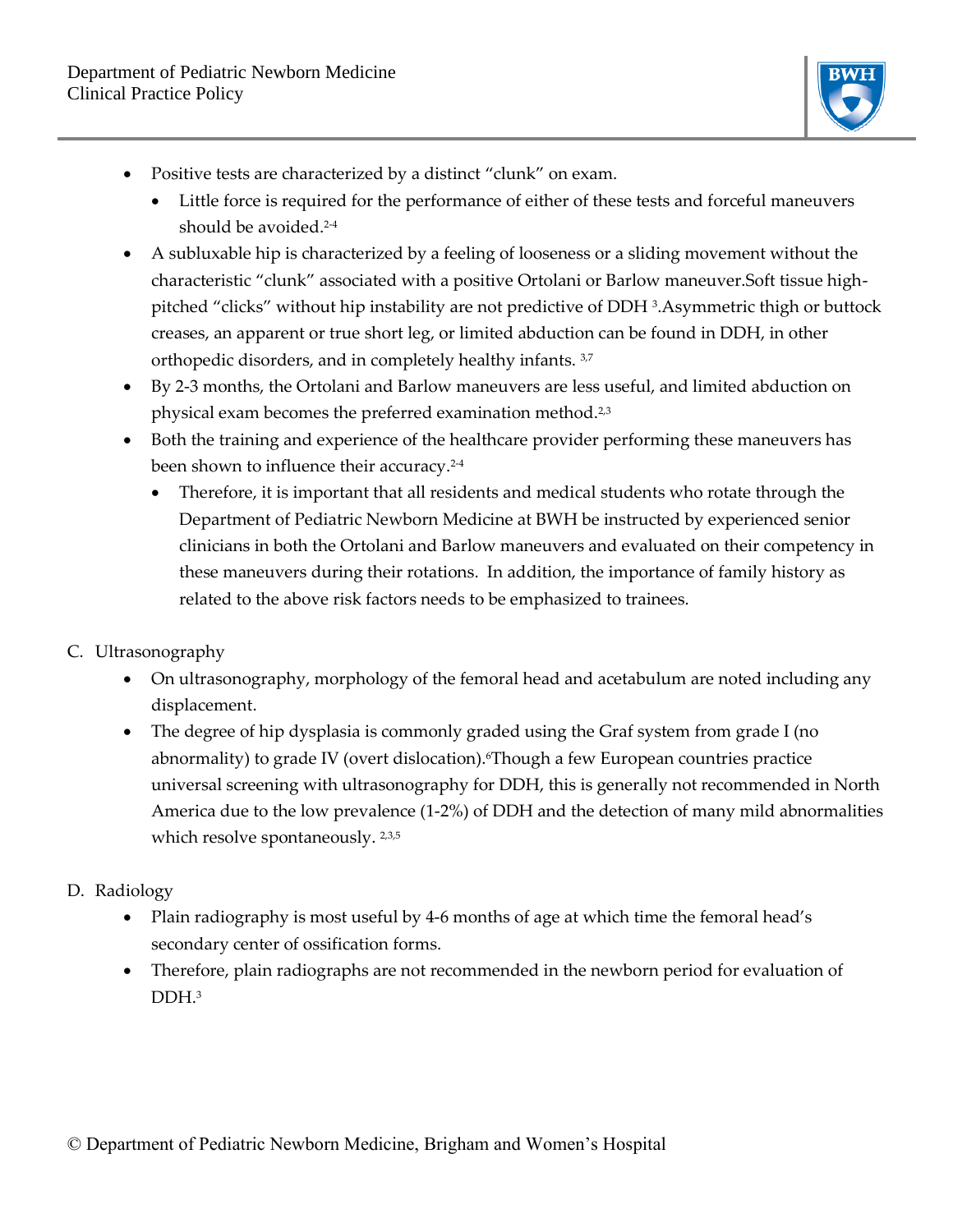

- E. Recommendations for Orthopedic Referral
	- Treatment of neonatal DDH is not an emergency. In-hospital initiation of bracing is not required if infants with persistent instability are referred to the orthopedic surgeon within the first weeks of life.
		- Initiation of treatment is based on the clinical examination of instability.<sup>2</sup>
	- With **positive risk factors** or a **positive** (subluxation or dislocation) *or* **equivocal** (mild instability, mildly limited abduction, leg length discrepancy, asymmetric thigh/gluteal folds) **hip exam**, an **orthopedic referral is recommended**. 2-4
	- With **no risk factors** and a **positive hip exam** (subluxation or dislocation), an **orthopedic referral is recommended**. 2-4
	- With **no risk factors** and an **equivocal exam** (mild instability, mildly limited abduction, leg length discrepancy, asymmetric thigh/gluteal folds), a **repeat hip exam in 2 weeks is recommended** with either serial follow-up exams or an orthopedic referral depending on the reexamination findings.2-4
- F. Recommendation for Ultrasonography of the Hips
	- It is acceptable to refer children with suspected DDH or with positive risk factors to a pediatric orthopedist without a prior ultrasound, which is preferable to obtaining an improperly timed or poorly performed study.<sup>2</sup>
	- If the **hip exam is positive at birth**, hip US is generally performed within 1-2 weeks along with an orthopedic consultation
	- If the **hip exam is negative at birth**, hip US is recommended at 4-6 weeks of age for a breech delivery or if two other risk factors are present (female sex, family history in first-degree relative).3,4,8
	- The AAP recommends ultrasound for all breech infants (as opposed to just females) because some studies show a high incidence of hip abnormalities detected in older children of both sexes who are born breech.<sup>3</sup>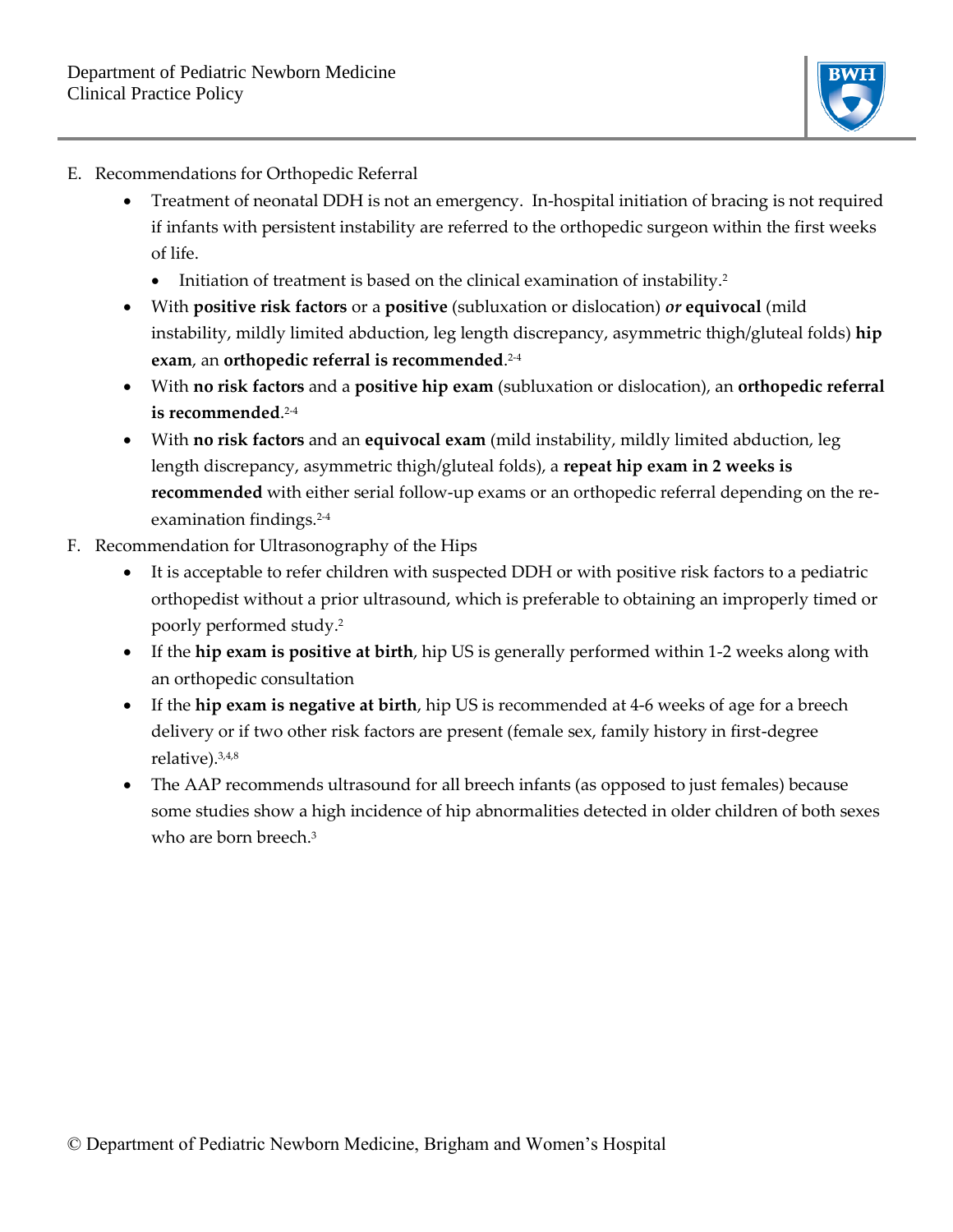

#### *APPENDIX WITH PICTORIAL DESCRIPTIONS OF MANEUVERS*

ORTOLANI MANEUVER: The hip is dislocated. The examiner will test one hip at a time. The LEFT is being examined in the image below. The exam starts with the hip in adduction or neutral and gradually, with the middle finger on the greater trochanter, the hip will be abducted. A clunk of reduction can be felt.





BARLOW MANEUVER: The hip is located and reduced but with gentle adduction, the femoral head will dislocate out of the acetabulum.



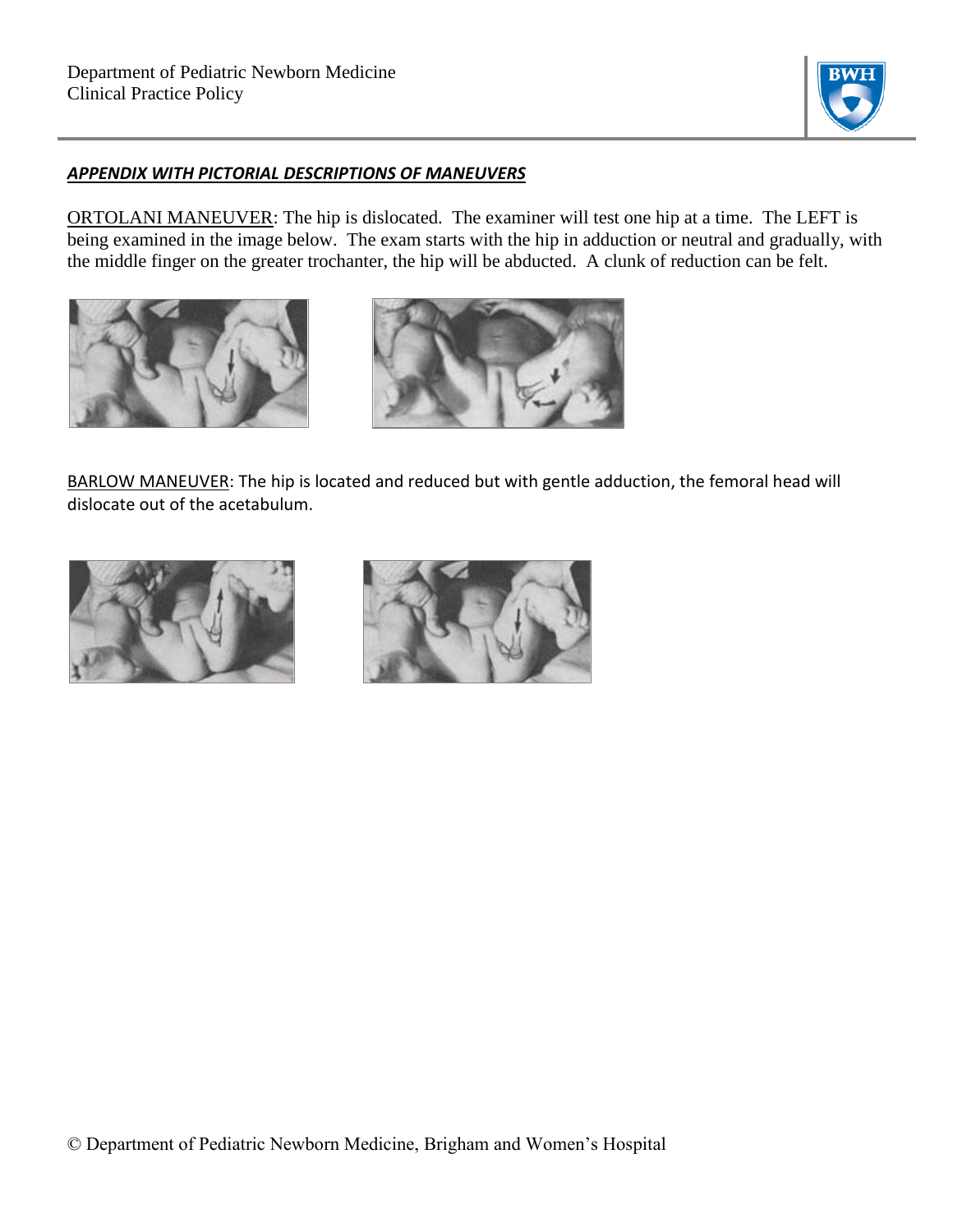Г



# **Terminology Used in Describing Developmental Dysplasia of the Hip** <sup>4</sup>

| Dislocation                  | Femoral head completely exits the acetabulum.                                                                                                                                                                                                                                                                                                                                                                                     |
|------------------------------|-----------------------------------------------------------------------------------------------------------------------------------------------------------------------------------------------------------------------------------------------------------------------------------------------------------------------------------------------------------------------------------------------------------------------------------|
| Dysplasia                    | Spectrum of the pathologic dysgenesis of the acetabulum or the femoral<br>head that can usually be visualized radiographically but may or may<br>not cause instability on examination.                                                                                                                                                                                                                                            |
| <b>Equivocal Examination</b> | Mildly limited hip abduction (more than 60 degrees, and less than 20<br>degrees asymmetric compared with the unaffected side), leg length<br>discrepancy, or asymmetric thigh/gluteal folds.<br>Because of low specificity, asymmetric thigh/gluteal folds should be<br>interpreted with caution if findings on examination are otherwise<br>normal.<br>Mild instability (defined below) is also considered an equivocal finding. |
| <b>Hip Click</b>             | Benign palpable or audible hip sound, usually high-pitched and<br>indistinct.<br>Not associated with a sense of femoral head movement.<br>Inconsequential and not predictive of developmental dysplasia of the<br>hip.                                                                                                                                                                                                            |
| Hip Clunk                    | Distinct and pronounced palpable (and at times audible) shift of femoral<br>head, felt as the femoral head is dislocated or reduced on examination<br>with the Ortolani and Barlow maneuvers.                                                                                                                                                                                                                                     |
| Limited Hip Abduction        | Abduction restricted to less than 60 degrees when tested at 90 degrees of<br>hip flexion.<br>Abduction limitation of 20 degrees or greater compared with the<br>opposite hip.<br>Limited abduction, regardless of age, warrants further evaluation.                                                                                                                                                                               |
| Mild Instability             | Hip characterized by a loose fit between femoral head and acetabulum,<br>without overt subluxation or dislocation.<br>On examination this can be appreciated as a "tennis ball moving within<br>the bottom of a cereal bowl", there is no associated clunk.                                                                                                                                                                       |
| Subluxation                  | Center of the femoral head moves to or toward edge of, but does not<br>completely exit, the acetabulum<br>Can be detected during the Ortolani and Barlow maneuvers as a softer<br>clunk                                                                                                                                                                                                                                           |

© Department of Pediatric Newborn Medicine, Brigham and Women's Hospital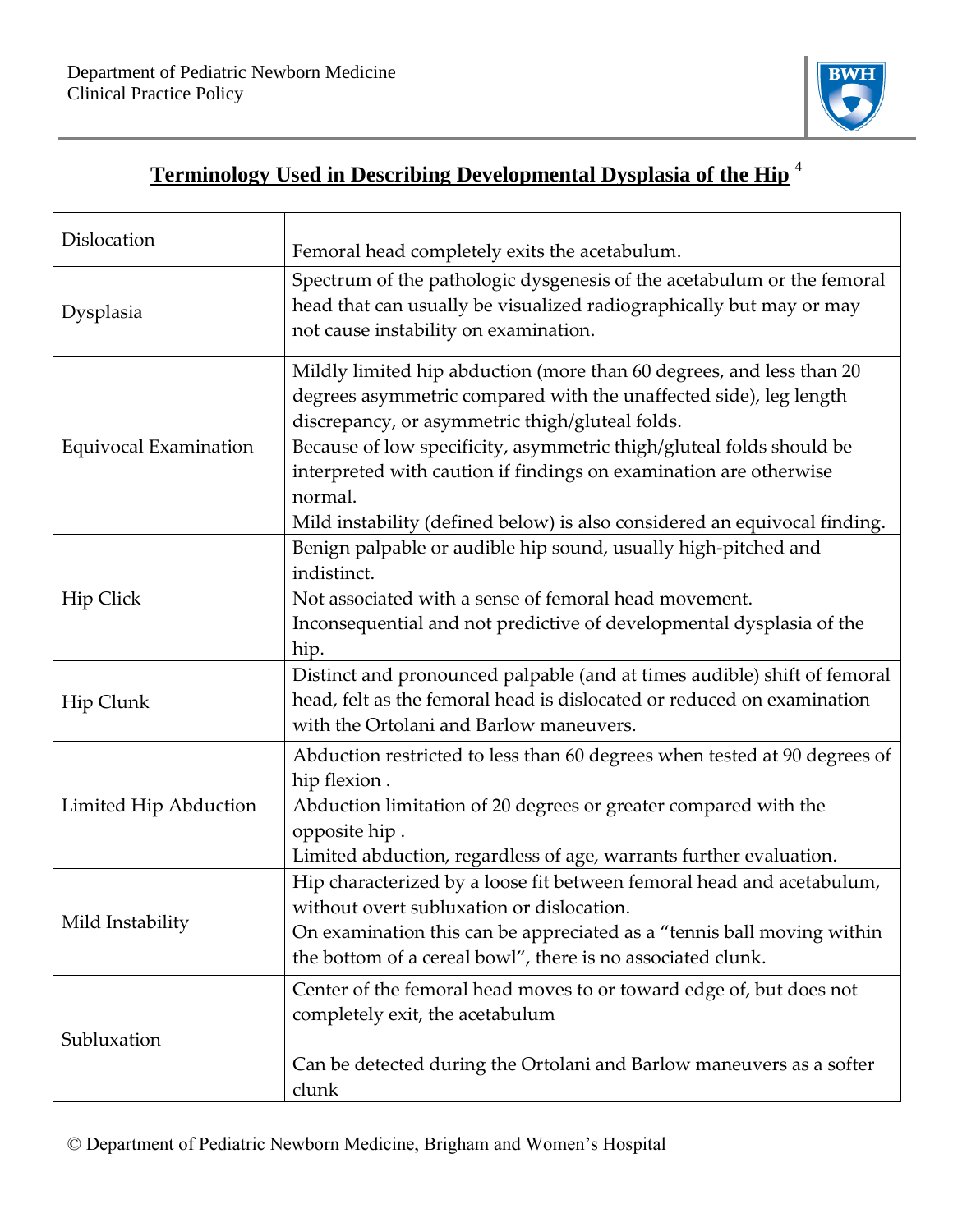